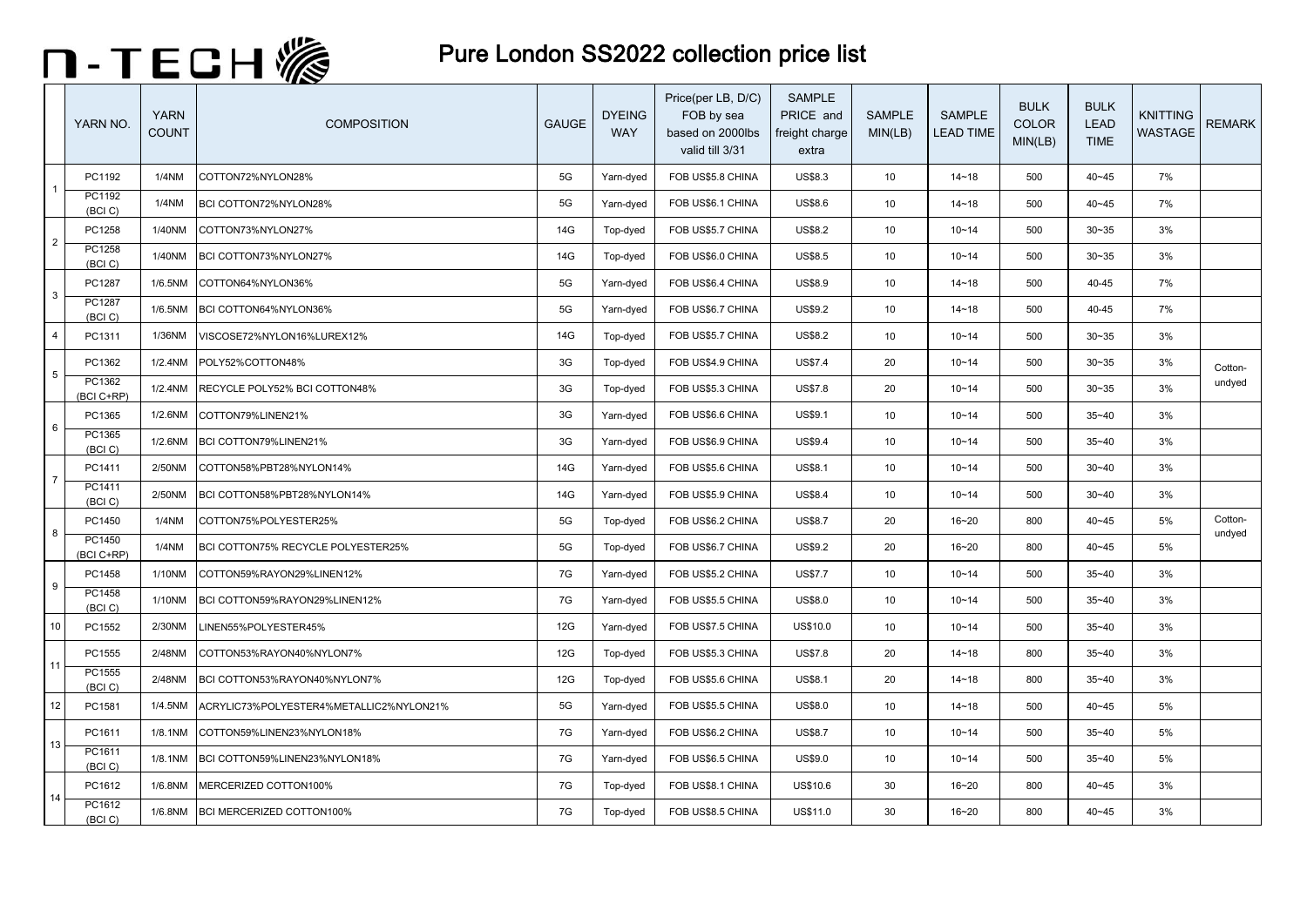

|    | YARN NO.                   | <b>YARN</b><br><b>COUNT</b> | <b>COMPOSITION</b>                 | <b>GAUGE</b> | <b>DYEING</b><br><b>WAY</b> | Price(per LB, D/C)<br>FOB by sea<br>based on 2000lbs<br>valid till 3/31 | SAMPLE<br>PRICE and<br>freight charge<br>extra | <b>SAMPLE</b><br>MIN(LB) | SAMPLE<br><b>LEAD TIME</b> | <b>BULK</b><br><b>COLOR</b><br>MIN(LB) | <b>BULK</b><br><b>LEAD</b><br><b>TIME</b> | <b>KNITTING</b><br>WASTAGE | <b>REMARK</b>     |
|----|----------------------------|-----------------------------|------------------------------------|--------------|-----------------------------|-------------------------------------------------------------------------|------------------------------------------------|--------------------------|----------------------------|----------------------------------------|-------------------------------------------|----------------------------|-------------------|
|    | PC1613                     | 1/19NM                      | COTTON70%NYLON30%                  | 12G          | Yarn-dyed                   | FOB US\$5.9 CHINA                                                       | <b>US\$8.4</b>                                 | 10                       | $10 - 14$                  | 500                                    | $35 - 40$                                 | 3%                         |                   |
| 15 | PC1613<br>(BCI)            | 1/19NM                      | BCI COTTON70%NYLON30%              | 12G          | Yarn-dyed                   | FOB US\$6.2 CHINA                                                       | <b>US\$8.7</b>                                 | 10                       | $10 - 14$                  | 500                                    | $35 - 40$                                 | 3%                         |                   |
|    | PC1622                     | 1/16NM                      | COTTON62%POLYESTER38%              | 12G          | Top-dyed                    | FOB US\$4.0 CHINA                                                       | US\$6.5                                        | 20                       | $14 - 18$                  | 500                                    | $35 - 40$                                 | 5%                         | Cotton-           |
| 16 | PC1622<br>(BCI C+RP)       | 1/16NM                      | BCI COTTON62% RECYCLE POLYESTER38% | 12G          | Top-dyed                    | FOB US\$4.5 CHINA                                                       | US\$7.0                                        | 20                       | $14 - 18$                  | 500                                    | $35 - 40$                                 | 5%                         | undyed            |
| 17 | PC1629                     | 1/3.6NM                     | COTTON82%NYLON18%                  | 5G           | Yarn-dyed                   | FOB US\$6.4 CHINA                                                       | <b>US\$8.9</b>                                 | 10                       | $14 - 18$                  | 500                                    | 40~45                                     | 5%                         |                   |
|    | PC1629<br>(BCI)            | 1/3.6NM                     | BCI COTTON82%NYLON18%              | 5G           | Yarn-dyed                   | FOB US\$6.7 CHINA                                                       | <b>US\$9.2</b>                                 | 10                       | $14 - 18$                  | 500                                    | 40~45                                     | 5%                         |                   |
| 18 | PC1630                     | 1/2.4NM                     | RAYON74%METALLIC26%                | 3G           | Top-dyed                    | FOB US\$4.7 CHINA                                                       | <b>US\$7.2</b>                                 | 20                       | $14 - 18$                  | 500                                    | $35 - 40$                                 | 5%                         |                   |
| 19 | PC1631                     | 1/2.4NM                     | COTTON98%POLYESTER2%               | 3G           | Yarn-dyed                   | FOB US\$5.5 CHINA                                                       | US\$8.0                                        | 10                       | $14 - 18$                  | 500                                    | $35 - 40$                                 | 3%                         |                   |
|    | PC1631<br>(BCI)            | 1/2.4NM                     | BCI COTTON98%POLYESTER2%           | 3G           | Yarn-dyed                   | FOB US\$5.9 CHINA                                                       | <b>US\$8.4</b>                                 | 10                       | $14 - 18$                  | 500                                    | $35 - 40$                                 | 3%                         |                   |
| 20 | PC1665                     | 1/16NM                      | PLANT-DYED COTTON68%NYLON32%       | 12G          | Top-dyed                    | FOB US\$6.9 CHINA                                                       | US\$9.4                                        | 10                       | $14 - 18$                  | 500                                    | 40~45                                     | 3%                         |                   |
| 21 | PC1666                     | 1/4NM                       | PLANT-DYED COTTON86% POLYESTER14%  | 5G           | Top-dyed                    | FOB US\$7.1 CHINA                                                       | US\$9.6                                        | 10                       | $14 - 18$                  | 500                                    | 40~45                                     | 3%                         |                   |
| 22 | PC1667                     | 1/3NM                       | PLANT-DYED COTTON74%NYLON26%       | 3G           | Top-dyed                    | FOB US\$7.6 CHINA                                                       | US\$10.1                                       | 10                       | $14 - 18$                  | 500                                    | $40 - 45$                                 | 3%                         |                   |
| 23 | PC432                      | 1/4.3NM                     | MERCERIZED COTTON100%              | 5G           | Yarn-dyed                   | FOB US\$8.0 CHINA                                                       | US\$10.5                                       | 10                       | $14 - 18$                  | 500                                    | 40~45                                     | 3%                         |                   |
|    | <b>PC432</b><br>(BCI)      | 1/4.3NM                     | BCI MERCERIZED COTTON100%          | 5G           | Yarn-dyed                   | FOB US\$8.4 CHINA                                                       | US\$10.9                                       | 10                       | $14 - 18$                  | 500                                    | 40~45                                     | 3%                         |                   |
| 24 | <b>PC443</b>               | 1/2.6NM                     | COTTON62%POLYESTER38%              | 3G           | Top-dyed                    | FOB US\$5.7 CHINA                                                       | <b>US\$8.2</b>                                 | 20                       | $16 - 20$                  | 800                                    | 40~45                                     | 5%                         | Cotton-           |
|    | <b>PC443</b><br>(BCI C+RP) | 1/2.6NM                     | BCI COTTON62% RECYCLE POLYESTER38% | 3G           | Top-dyed                    | FOB US\$6.2 CHINA                                                       | <b>US\$8.7</b>                                 | 20                       | $16 - 20$                  | 800                                    | $40 - 45$                                 | 5%                         | undyed            |
| 25 | PC538                      | 1/2.4NM                     | COTTON58%POLYESTER42%              | 3G           | Top-dyed                    | FOB US\$6.1 CHINA                                                       | <b>US\$8.6</b>                                 | 10                       | $10 - 14$                  | 500                                    | $35 - 40$                                 | 5%                         | Cotton-           |
|    | <b>PC538</b><br>(BCI)      | 1/2.4NM                     | BCI COTTON58%POLYESTER42%          | 3G           | Top-dyed                    | FOB US\$6.4 CHINA                                                       | <b>US\$8.9</b>                                 | 10                       | $10 - 14$                  | 500                                    | $35 - 40$                                 | 5%                         | undyed            |
|    | PT010                      | 1/2.4NM                     | COTTON56%POLYESTER44%              | 3G           | Top-dyed                    | FOB US\$5.4 TAIWAN                                                      | <b>US\$7.9</b>                                 | 30                       | 16-20                      | 800                                    | 40~45                                     | 3%                         |                   |
| 26 | PT010<br>(BCI C)           | 1/2.4NM                     | BCI COTTON56%POLYESTER44%          | 3G           | Top-dyed                    | FOB US\$5.7 TAIWAN                                                      | <b>US\$8.2</b>                                 | 30                       | 16-20                      | 800                                    | $40 - 45$                                 | 3%                         | Cotton-<br>undyed |
|    | PT010<br>(Organic C)       | 1/2.4NM                     | Organic COTTON56%POLYESTER44%      | 3G           | Top-dyed                    | FOB US\$6.1 TAIWAN                                                      | <b>US\$8.6</b>                                 | 30                       | 16-20                      | 800                                    | 40~45                                     | 3%                         |                   |
|    | PT101                      | 1/3.5NM                     | COTTON79%NYLON21%                  | 3G           | Yarn-dyed                   | FOB US\$6.9 TAIWAN                                                      | US\$9.4                                        | 10                       | $14 - 18$                  | 500                                    | $40 - 45$                                 | 3%                         |                   |
| 27 | PT101<br>(BCI)             | 1/3.5NM                     | BCI COTTON79%NYLON21%              | 3G           | Yarn-dyed                   | FOB US\$7.2 TAIWAN                                                      | <b>US\$9.7</b>                                 | 10                       | $14 - 18$                  | 500                                    | 40~45                                     | 3%                         |                   |
|    | PT101<br>(Organic C)       | 1/3.5NM                     | Organic COTTON79%NYLON21%          | 3G           | Yarn-dyed                   | FOB US\$7.7 TAIWAN                                                      | US\$10.2                                       | 10                       | $14 - 18$                  | 500                                    | 40~45                                     | 3%                         |                   |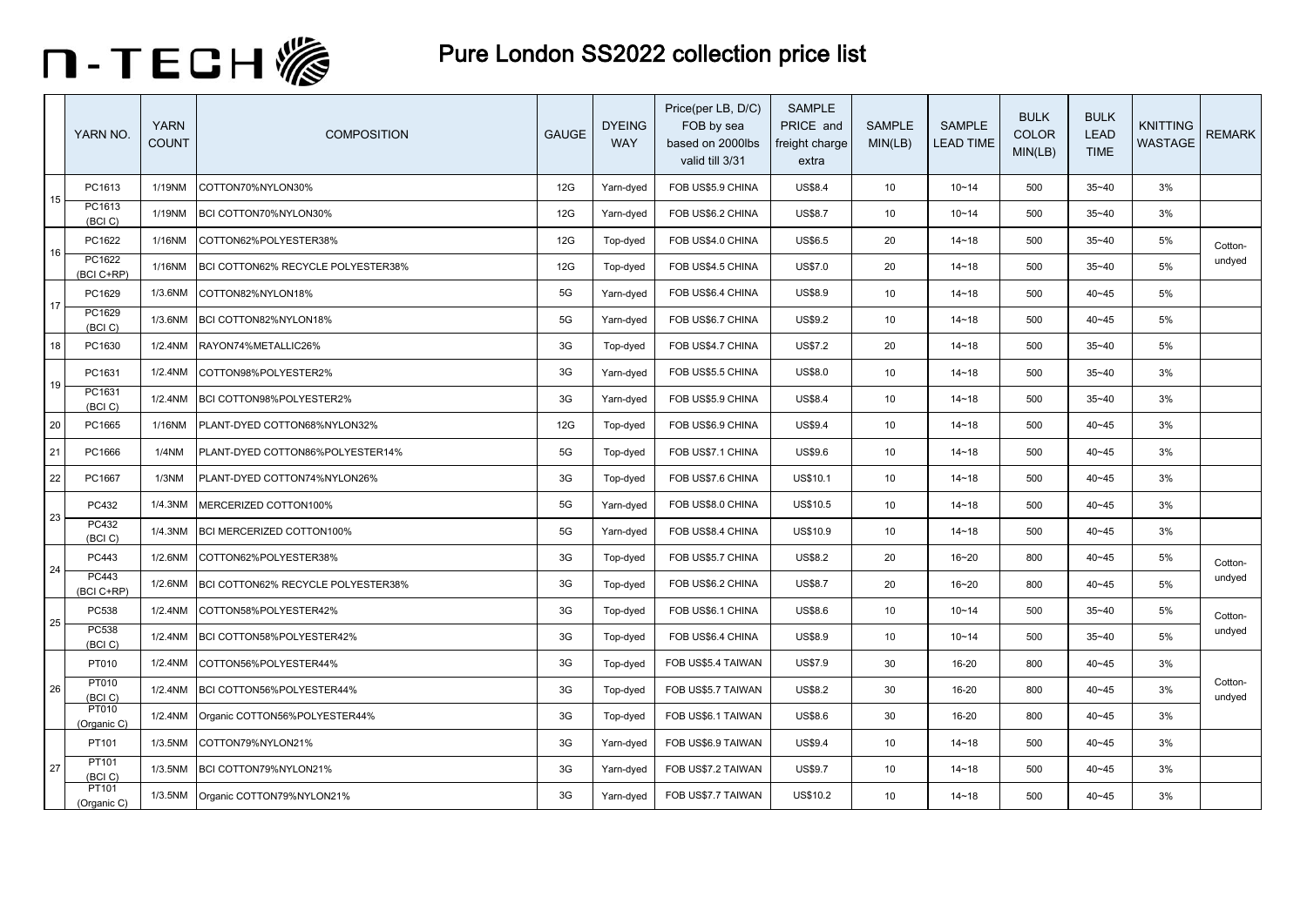

|    | YARN NO.                | <b>YARN</b><br><b>COUNT</b> | <b>COMPOSITION</b>                            | <b>GAUGE</b> | <b>DYEING</b><br><b>WAY</b> | Price(per LB, D/C)<br>FOB by sea<br>based on 2000lbs<br>valid till 3/31 | <b>SAMPLE</b><br>PRICE and<br>freight charge<br>extra | <b>SAMPLE</b><br>MIN(LB) | <b>SAMPLE</b><br><b>LEAD TIME</b> | <b>BULK</b><br>COLOR<br>MIN(LB) | <b>BULK</b><br><b>LEAD</b><br><b>TIME</b> | KNITTING<br>WASTAGE | <b>REMARK</b>     |
|----|-------------------------|-----------------------------|-----------------------------------------------|--------------|-----------------------------|-------------------------------------------------------------------------|-------------------------------------------------------|--------------------------|-----------------------------------|---------------------------------|-------------------------------------------|---------------------|-------------------|
|    | PT136                   | 1/3.1NM                     | COTTON77%NYLON23%                             | 3G           | Yarn-dyed                   | FOB US\$6.1 TAIWAN                                                      | <b>US\$8.6</b>                                        | 10                       | $10 - 14$                         | 500                             | $40 - 45$                                 | 3%                  |                   |
| 28 | PT136<br>(BCI C)        | 1/3.1NM                     | BCI COTTON77%NYLON23%                         | 3G           | Yarn-dyed                   | FOB US\$6.4 TAIWAN                                                      | <b>US\$8.9</b>                                        | 10                       | $10 - 14$                         | 500                             | $40 - 45$                                 | 3%                  |                   |
|    | PT136<br>(Organic C)    | 1/3.1NM                     | Organic COTTON77%NYLON23%                     | 3G           | Yarn-dyed                   | FOB US\$7.1 TAIWAN                                                      | US\$9.6                                               | 10                       | $10 - 14$                         | 500                             | $40 - 45$                                 | 3%                  |                   |
|    | PT139                   | 1/2.5NM                     | COTTON59%NYLON23%POLYESTER18%                 | 3G           | Space-dyed                  | FOB US\$5.1 TAIWAN                                                      | <b>US\$7.6</b>                                        | 30                       | 16-20                             | 800                             | $40 - 45$                                 | 5%                  |                   |
| 29 | PT139<br>(BCI C)        | 1/2.5NM                     | BCI COTTON59%NYLON23%POLYESTER18%             | 3G           | Space-dyed                  | FOB US\$5.4 TAIWAN                                                      | US\$7.9                                               | 30                       | 16-20                             | 800                             | $40 - 45$                                 | 5%                  | Cotton-<br>undyed |
|    | PT139<br>(Organic C)    | 1/2.5NM                     | Organic COTTON59%NYLON23%POLYESTER18%         | 3G           | Space-dyed                  | FOB US\$5.8 TAIWAN                                                      | <b>US\$8.3</b>                                        | 30                       | 16-20                             | 800                             | $40 - 45$                                 | 5%                  |                   |
| 30 | PT558                   | 1/2.5NM                     | COTTON75%POLYESTER25%                         | 3G           | Spray-dyed                  | FOB US\$7.8 TAIWAN                                                      | US\$10.3                                              | 10                       | $14 - 18$                         | 500                             | $40 - 45$                                 | 7%                  |                   |
|    | PT558<br>(BCI C+RP)     | 1/2.5NM                     | BCI COTTON75% RECYCLE POLYESTER25%            | 3G           | Spray-dyed                  | FOB US\$8.3 TAIWAN                                                      | US\$10.8                                              | 10                       | $14 - 18$                         | 500                             | $40 - 45$                                 | 7%                  |                   |
|    | PT664                   | 1/2NM                       | COTTON70%NYLON30%                             | 3G           | Yarn-dyed                   | FOB US\$8.4 TAIWAN                                                      | US\$10.9                                              | 10                       | $14 - 18$                         | 500                             | $40 - 45$                                 | 5%                  |                   |
| 31 | PT664<br>(BCI C)        | 1/2NM                       | BCI COTTON70%NYLON30%                         | 3G           | Yarn-dyed                   | FOB US\$8.7 TAIWAN                                                      | US\$11.2                                              | 10                       | $14 - 18$                         | 500                             | $40 - 45$                                 | 5%                  |                   |
|    | PT664<br>(Organic C)    | 1/2NM                       | Organic COTTON70%NYLON30%                     | 3G           | Yarn-dyed                   | FOB US\$9.1 TAIWAN                                                      | US\$11.6                                              | 10                       | $14 - 18$                         | 500                             | $40 - 45$                                 | 5%                  |                   |
|    | PT692                   | 1/20NM                      | COTTON62%S.CAFE38%(COFFEE YARN)               | 12G          | Yarn-dyed                   | FOB US\$6.7 TAIWAN                                                      | US\$9.2                                               | 10                       | $10 - 14$                         | 500                             | $35 - 40$                                 | 3%                  |                   |
| 32 | PT692<br>(BCI C)        | 1/20NM                      | BCI COTTON62%S.CAFE38%(COFFEE YARN)           | 12G          | Yarn-dyed                   | FOB US\$7.0 TAIWAN                                                      | US\$9.5                                               | 10                       | $10 - 14$                         | 500                             | $35 - 40$                                 | 3%                  |                   |
|    | PT692<br>(Organic C)    | 1/20NM                      | Organic COTTON62%S.CAFE38%(COFFEE YARN)       | 12G          | Yarn-dyed                   | FOB US\$7.4 TAIWAN                                                      | US\$9.9                                               | 10                       | $10 - 14$                         | 500                             | $35 - 40$                                 | 3%                  |                   |
|    | PT735                   | 1/4NM                       | COTTON69%POLYESTER31%                         | 5G           | Yarn-dyed                   | FOB US\$6.3 TAIWAN                                                      | <b>US\$8.8</b>                                        | 10                       | $14 - 18$                         | 500                             | 40-45                                     | 5%                  |                   |
| 33 | PT735<br>(BCI C+RP)     | 1/4NM                       | BCI COTTON69% RECYCLE POLYESTER31%            | 5G           | Yarn-dyed                   | FOB US\$6.8 TAIWAN                                                      | US\$9.3                                               | 10                       | $14 - 18$                         | 500                             | 40-45                                     | 5%                  |                   |
|    | PT735<br>(Organic C+RP) | 1/4NM                       | Organic COTTON69% RECYCLE POLYESTER31%        | 5G           | Yarn-dyed                   | FOB US\$7.2 TAIWAN                                                      | <b>US\$9.7</b>                                        | 10                       | $14 - 18$                         | 500                             | 40-45                                     | 5%                  |                   |
| 34 | PT746                   | 1/1NM                       | COTTON100%                                    | 1.5G         | Yarn-dyed                   | FOB US\$5.2 TAIWAN                                                      | <b>US\$7.7</b>                                        | 10                       | $14 - 18$                         | 500                             | $40 - 45$                                 | 3%                  |                   |
|    | <b>PT746</b><br>(BCI)   | $1/1$ NM                    | BCI COTTON100%                                | 1.5G         | Yarn-dyed                   | FOB US\$5.6 TAIWAN                                                      | <b>US\$8.1</b>                                        | 10                       | $14 - 18$                         | 500                             | $40 - 45$                                 | 3%                  |                   |
|    | PT757                   | 1/3.2NM                     | COTTON70%POLYESTER30%                         | 3G           | Yarn-dyed                   | FOB US\$6.8 TAIWAN                                                      | US\$9.3                                               | 10                       | $14 - 18$                         | 500                             | 40-45                                     | 5%                  |                   |
| 35 | PT757<br>(BCI C+RP)     | 1/3.2NM                     | BCI COTTON70% RECYCLE POLYESTER30%            | 3G           | Yarn-dyed                   | FOB US\$7.3 TAIWAN                                                      | <b>US\$9.8</b>                                        | 10                       | $14 - 18$                         | 500                             | 40-45                                     | 5%                  |                   |
|    | PT757<br>(Organic C+RP) | 1/3.2NM                     | Organic COTTON COTTON70% RECYCLE POLYESTER30% | 3G           | Yarn-dyed                   | FOB US\$7.7 TAIWAN                                                      | US\$10.2                                              | 10                       | $14 - 18$                         | 500                             | 40-45                                     | 5%                  |                   |
| 36 | PT773                   | 1/20NM                      | VISCOSE60%NYLON40%                            | 12G          | Yarn-dyed                   | FOB US\$9.3 TAIWAN                                                      | US\$11.8                                              | 10                       | $16 - 20$                         | 500                             | $40 - 45$                                 | 5%                  |                   |